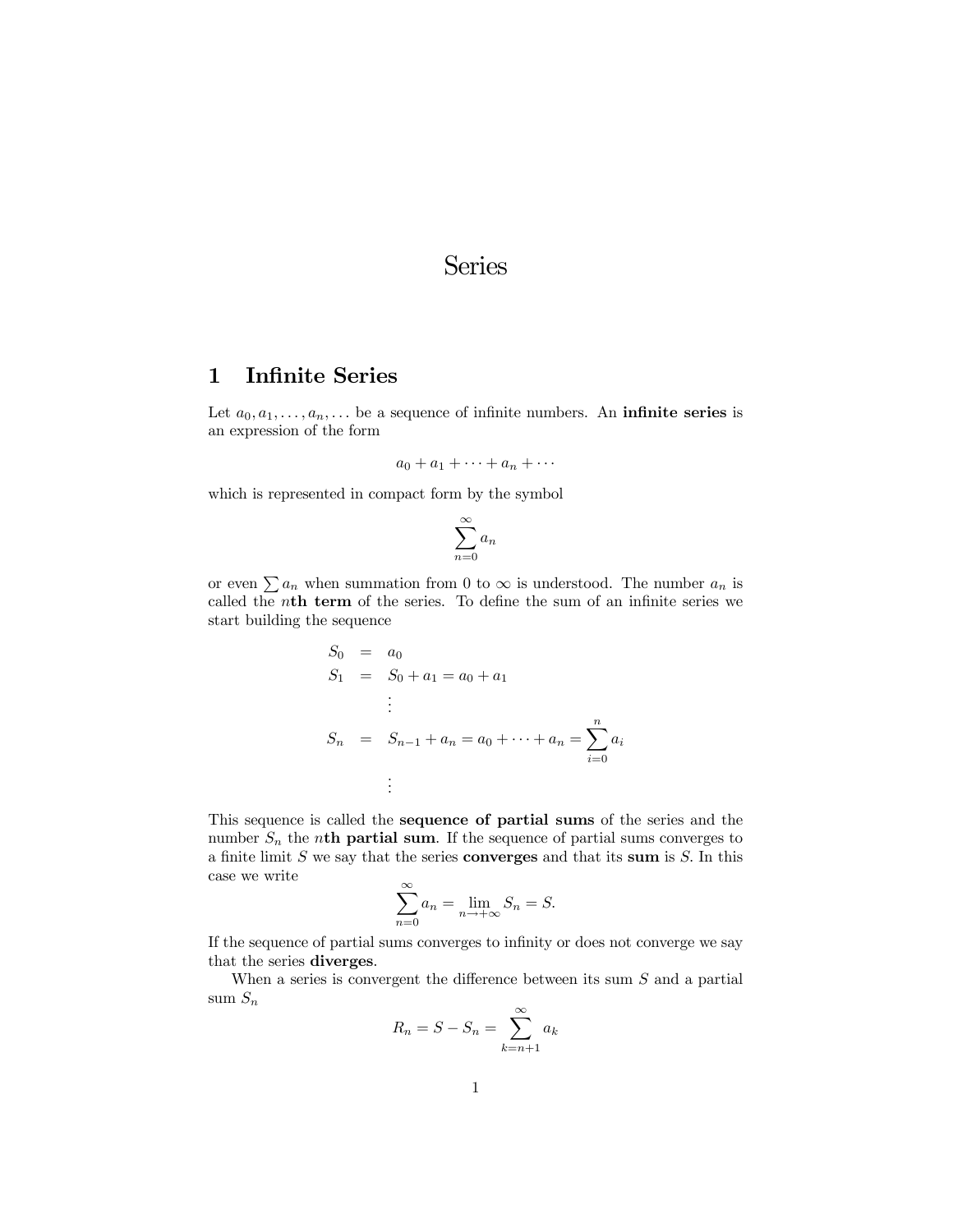is called the remainder of order  $N$  and it represents the error made in approximating the sum  $S$  of a series with the *n*th partial sum  $S_n$ .

Convergent series can be added up or multiplied by a constant. Given two convergent series  $\sum a_n = A$  and  $\sum b_n = B$  and a constant  $\lambda$  we have

$$
\sum_{n=0}^{\infty} (a_n + b_n) = A + B
$$

$$
\sum_{n=0}^{\infty} \lambda a_n = \lambda A.
$$

We note that the sum of a convergent series is the limit of the partial sequence  $S_n$  and not the limit of the term sequence  $a_n$ . Actually, if a series  $\sum a_n$  is convergent, then

$$
\lim_{n \to +\infty} a_n = \lim_{n \to +\infty} (S_n - S_{n-1}) = 0
$$

what is a necessary condition for convergence.

Geometric Series A geometric series is a series of the form

$$
1 + r + r^2 + \dots + r^n + \dots
$$

where  $r$  is a fixed real number called **ratio**.

If  $r = 1$ , an expression for the *n*th partial sum is straightforward

$$
S_n = \overbrace{1 + \dots + 1}^{n \text{ times}} = n
$$

therefore

$$
\lim_{n \to +\infty} S_n = \lim_{n \to +\infty} n = +\infty
$$

and the series diverges.

If  $r \neq 1$  an expression for the nth partial sum can be obtained the following way. Start with

$$
S_n = 1 + r + r^2 + \dots + r^n
$$

multiply both sides by  $r$ 

$$
rS_n = r + r^2 + \dots + r^n + r^{n+1}
$$

subtract  $rS_n$  from  $S_n$ 

$$
(1 - r) S_n = 1 - r^{n+1}
$$

and solve for  $S_n$ 

$$
S_n = \frac{1 - r^{n+1}}{1 - r}.
$$

If  $|r| < 1$  then  $r^{n+1} \to 0$  as  $n \to +\infty$  and

$$
\lim_{n \to +\infty} S_n = \lim_{n \to +\infty} \frac{1 - r^{n+1}}{1 - r} = \frac{1}{1 - r}
$$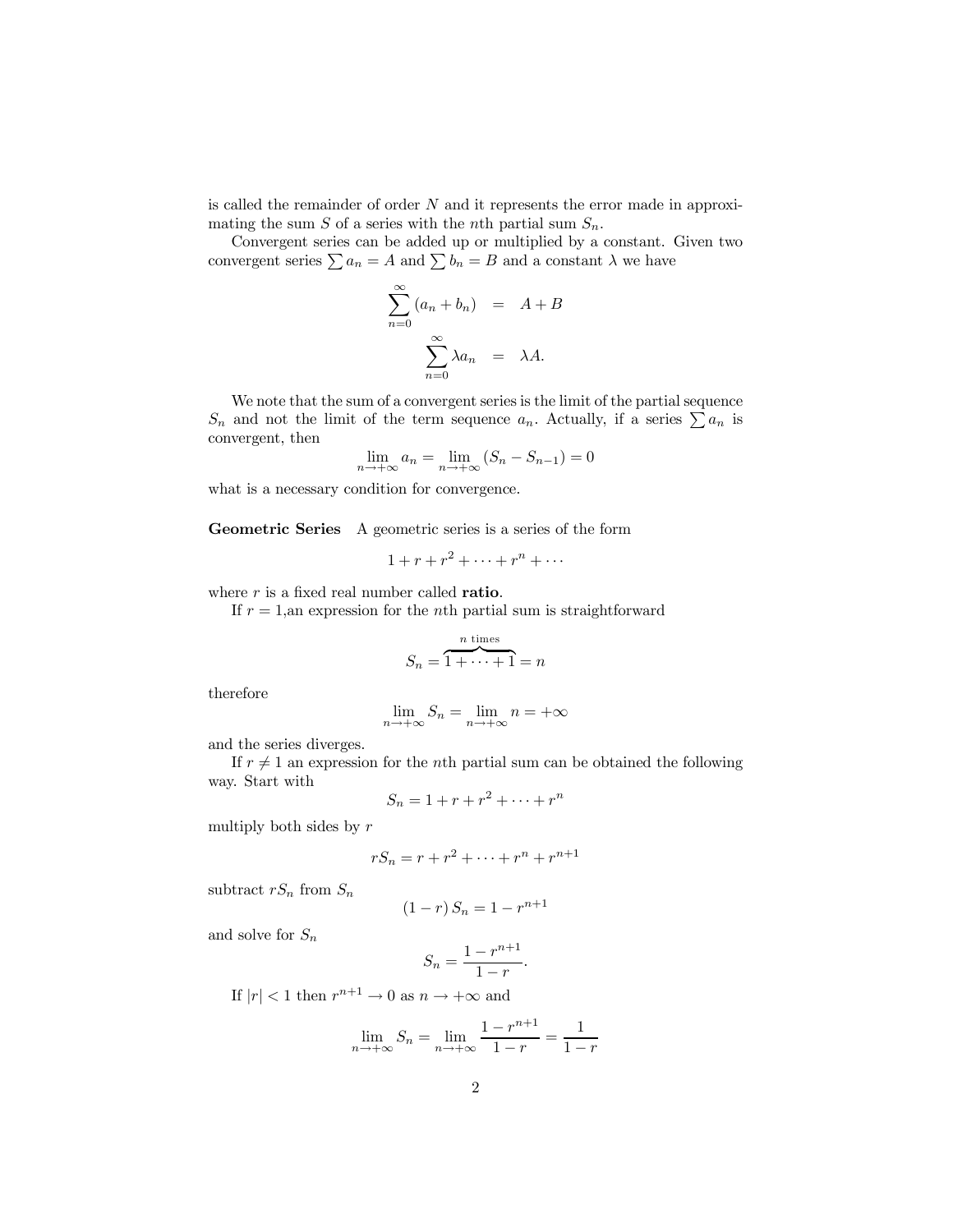so the series converges.

If  $r > 1$ , then  $r^{n+1} \to +\infty$  as  $n \to +\infty$  and  $\lim_{n \to +\infty} S_n = +\infty$ . If  $r < -1$ , the sequence  $S_n$  does not have a limit because it alternates signs and  $|r|^{n+1} \rightarrow +\infty$  as  $n \rightarrow +\infty$ . Last, if  $r = -1$ , the sequence  $S_n$  alternates between 1 or 0 and does not have a limit. In all these cases the series diverges.

**Conclusion 1** If  $|r| < 1$  the geometric series

$$
\sum_{n=0}^{\infty} r^n = 1 + r + r^2 + \dots + r^n + \dots
$$

converges and its sum is

$$
\sum_{n=0}^{\infty} r^n = \frac{1}{1-r}
$$

If  $|r| \geq 1$  the geometric series diverges.

Example 2 Find the sum of the series

$$
\sum_{n=0}^{\infty} \frac{1}{2^n} = 1 + \frac{1}{2} + \frac{1}{4} + \frac{1}{8} + \dots
$$

**Solution** It is a geometric series with ratio  $r = 1/2$ . Since  $|r| < 1$  the series converges and its sum is

$$
\sum_{n=0}^{\infty} \frac{1}{2^n} = \frac{1}{1 - \frac{1}{2}} = 2.
$$

Example 3 Find the sum of the series

$$
\sum_{n=1}^{\infty} \frac{(-1)^n 4}{3^n} = -\frac{4}{3} + \frac{4}{9} - \frac{4}{27} + \cdots
$$

**Solution** Factoring out  $-4/3$  we obtain a geometric series with ratio  $r =$  $-1/3$ 

$$
\sum_{n=1}^{\infty} \frac{(-1)^n 4}{3^n} = -\frac{4}{3} \left( 1 - \frac{1}{3} + \frac{1}{27} - \dots \right) = -\frac{4}{3} \sum_{n=0}^{\infty} \left( -\frac{1}{3} \right)^n
$$

Since  $|r| < 1$  the last series converges and

$$
\sum_{n=1}^{\infty} \frac{(-1)^n 4}{3^n} = -\frac{4}{3} \frac{1}{1 - \left(-\frac{1}{3}\right)} = -1.
$$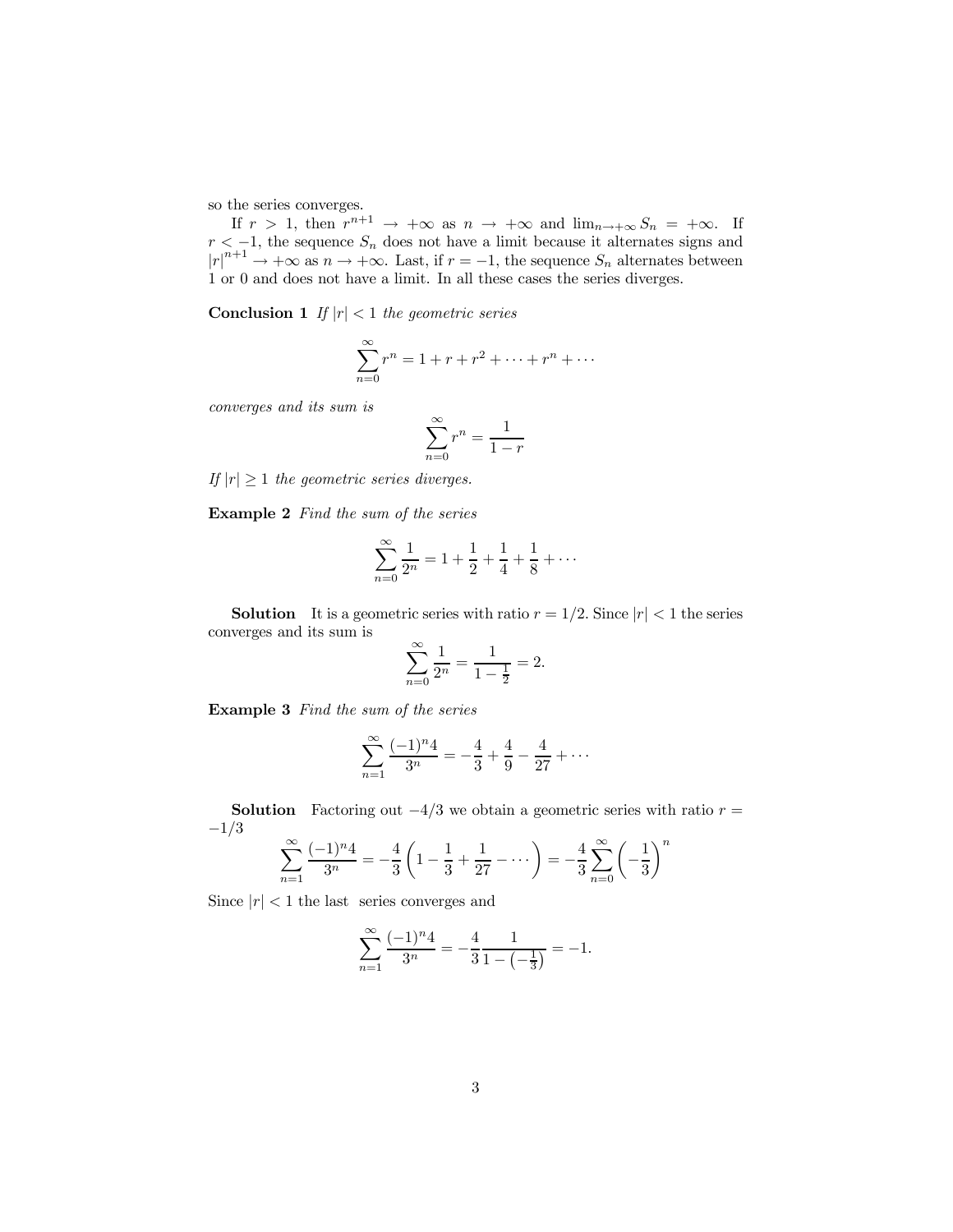# 2 Convergence Tests for Series

For the geometric series we succeeded in finding an expression for the nth partial sum and computing its sum directly from it. Unfortunately, finding an expression for the nth partial sum of a series is not possible in most cases. In the absence of these formulas we have to resort to establishing series convergence indirectly and then approximating the sum of the series by a partial sum. In this section we review the most usual tests used to establish the convergence of a series.

Criterion 4 (The nth-Term Test for Divergence)  $If \lim_{n \to +\infty} a_n$  does not exist or is different from zero the series  $\sum_{n=1}^{+\infty} a_n$  diverges.

Example 5 Show that the following series are divergent

$$
1) \sum_{n=0}^{+\infty} n, \quad 2) \sum_{n=0}^{+\infty} (-1)^n, \quad 3) \sum_{n=1}^{+\infty} \frac{n-1}{n}.
$$

#### Solution

- 1. Diverges because  $\lim_{n\to+\infty} n = +\infty$
- 2. Diverges because  $\lim_{n\to+\infty}(-1)^n$  does not exist
- 3. Diverges because  $\lim_{n\to+\infty}\frac{n-1}{n}=1\neq 0$ .

Criterion 6 (The Integral Test) Let f be a continuous, positive, decreasing function for all  $x > 1$  where N is a positive integer. Then the series  $\sum_{n=1}^{+\infty} a_n$ , where  $a_n = f(n)$ , is convergent if and only if the integral

$$
\int_{1}^{+\infty} f(x) \, dx
$$

is convergent. In this case we have the following estimate of the remainder of the series

$$
\int_{n+1}^{+\infty} f(x) dx \le R_n \le \int_n^{+\infty} f(x) dx.
$$

Example 7 (The Harmonic Series) The series

$$
\sum_{n=1}^{\infty} \frac{1}{n} = 1 + \frac{1}{2} + \frac{1}{3} + \dots + \frac{1}{n} + \dots
$$

is divergent.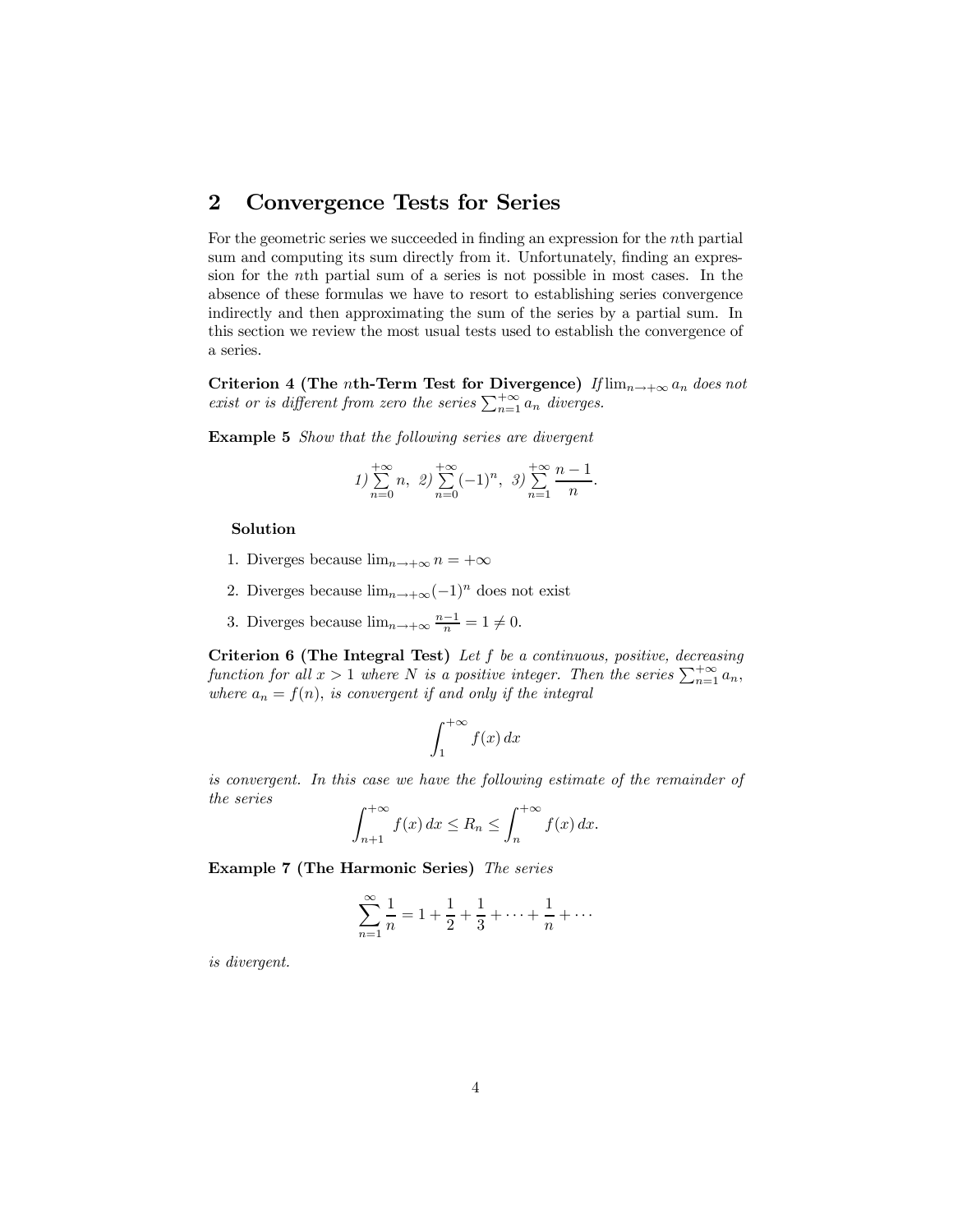**Solution** The function  $f(x) = 1/x$  is continuous, positive and decreasing for  $x \geq 1$ . Since the integral

$$
\int_{1}^{+\infty} \frac{1}{x} dx = \lim_{b \to +\infty} \int_{1}^{b} \frac{1}{x} dx
$$
  
= 
$$
\lim_{b \to +\infty} (\ln b - \ln 1)
$$
  
= 
$$
+\infty
$$

is divergent, the harmonic series is also divergent by the Integral Test.

Example 8 (The  $p$ -Series) Given a real constant  $p$ , the series

$$
\sum_{n=1}^{\infty} \frac{1}{n^p} = 1 + \frac{1}{2^p} + \frac{1}{3^p} + \dots + \frac{1}{n^p} + \dots
$$

converges if  $p > 1$  and diverges if  $p \leq 1$ .

**Solution** If  $p > 1$  the function  $f(x) = 1/x^p$  is continuous, positive and decreasing for  $x \geq 1$ . Since

$$
\int_{1}^{+\infty} \frac{1}{x^{p}} dx = \lim_{b \to +\infty} \int_{1}^{b} \frac{1}{x^{p}} dx
$$
  
= 
$$
\frac{1}{-p+1} \lim_{b \to +\infty} (b^{-p+1} - 1)
$$
  
= 
$$
\frac{1}{1-p} (0 - 1)
$$
  
= 
$$
\frac{1}{p-1}
$$

the series is convergent by the Integral Test.

If  $p = 1$  we have the harmonic series which is divergent (see above example). If  $0 < p < 1$  we can still apply the Integral Test and since

$$
\int_{1}^{+\infty} \frac{1}{x^{p}} dx = \lim_{b \to +\infty} \int_{1}^{b} \frac{1}{x^{p}} dx
$$

$$
= \frac{1}{-p+1} \lim_{b \to +\infty} (b^{-p+1} - 1)
$$

$$
= +\infty
$$

the series diverges.

If  $p \leq 0$ 

$$
\lim_{n \to +\infty} \frac{1}{n^p} = \lim_{n \to +\infty} n^{-p} = \begin{cases} +\infty & \text{if } p < 0 \\ 1 & \text{if } p = 0 \end{cases}
$$

so the series diverges by the nth-Term Test for Divergence.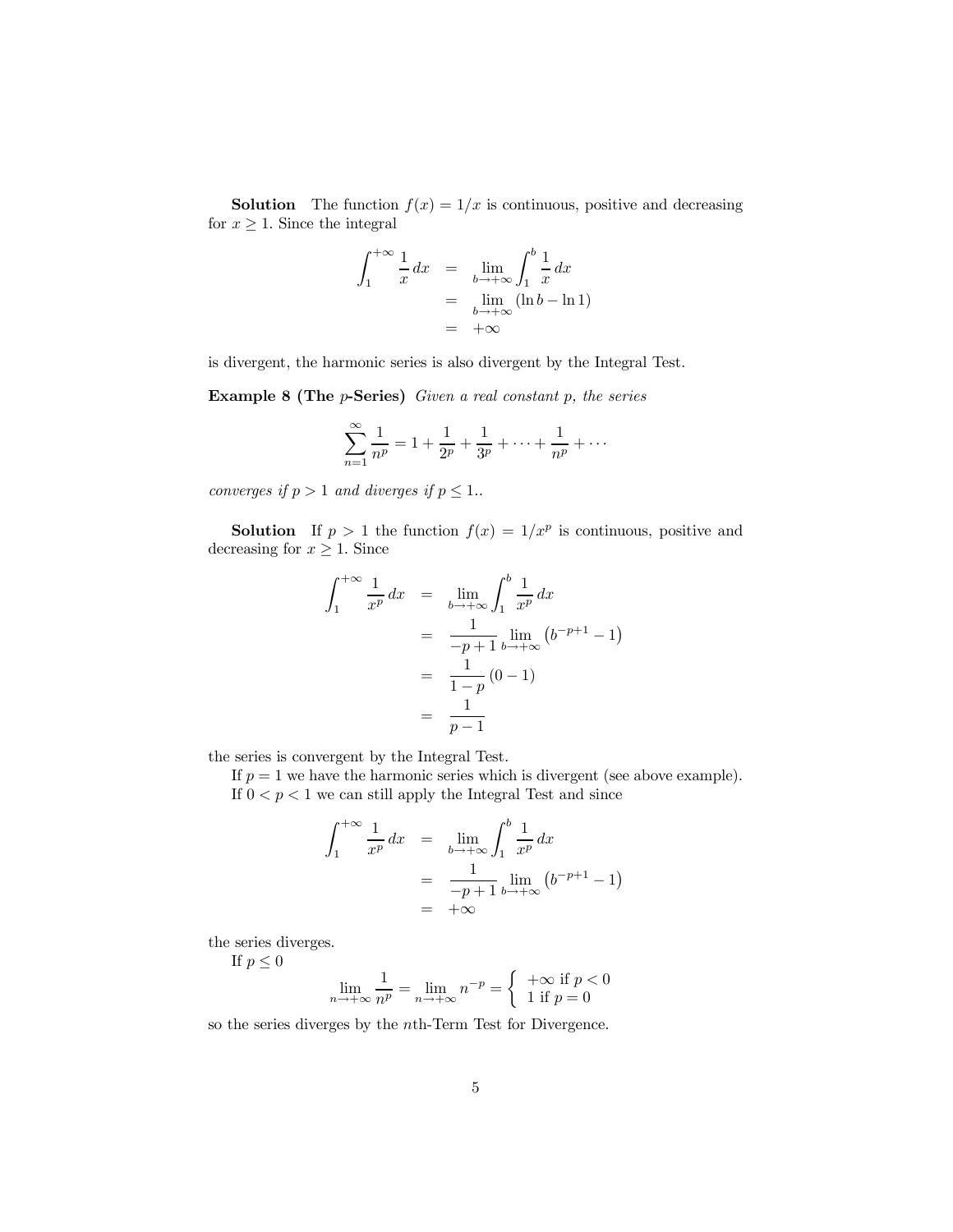Criterion 9 (Direct Comparison Test) Let  $\sum a_n$  and  $\sum b_n$  two series such that  $0 < a_n \leq b_n$ .

- 1. If  $\sum b_n$  converges, the  $\sum a_n$  converges.
- 2. If  $\sum a_n$  diverges, the  $\sum b_n$  diverges.

Criterion 10 (The Limit Comparison Test) Let  $\sum a_n$  and  $\sum b_n$  two series such that  $0 < a_n$  and  $0 < b_n$  and

$$
\lim_{n \to +\infty} \frac{a_n}{b_n} = L.
$$

- 1. If  $L > 0$  then  $\sum a_n$  and  $\sum b_n$  both converge or both diverge.
- 2. If  $L = 0$  and  $\sum b_n$  converges, then  $\sum a_n$  converges.
- 3. If  $L = +\infty$  and  $\sum b_n$  diverges, then  $\sum a_n$  diverges.

Example 11 Show convergence of the series

$$
\sum_{n=1}^{\infty} \frac{n+1}{n^3 + 2n + 4}.
$$

**Solution** Let  $a_n$  be the general term of the given series. For large n we expect  $a_n$  to behave like  $n/n^3 = 1/n^2$ . Then, we set  $b_n = 1/n^2$ . The series

$$
\sum_{n=1}^{\infty} b_n = \sum_{n=1}^{\infty} \frac{1}{n^2}
$$

is a p-series with  $p > 1$ , so it converges. Now we compute the limit

$$
L = \lim_{n \to +\infty} \frac{a_n}{b_n}
$$
  
= 
$$
\lim_{n \to +\infty} \frac{\frac{n+1}{n^3 + 2n + 4}}{\frac{1}{n^2}}
$$
  
= 
$$
\lim_{n \to +\infty} \frac{n^3 + n^2}{n^3 + 2n + 4}
$$
  
= 
$$
\lim_{n \to +\infty} \frac{1 + 1/n}{1 + 2/n^2 + 4/n^3}
$$
  
= 1.

Since  $L > 0$  and  $\sum b_n$  converges, then  $\sum a_n$  converges.

Criterion 12 (The Alternating Series Test) Let  $a_n$ ,  $n \geq 1$ , be a sequence such that

1.  $a_n \geq 0$  for all n.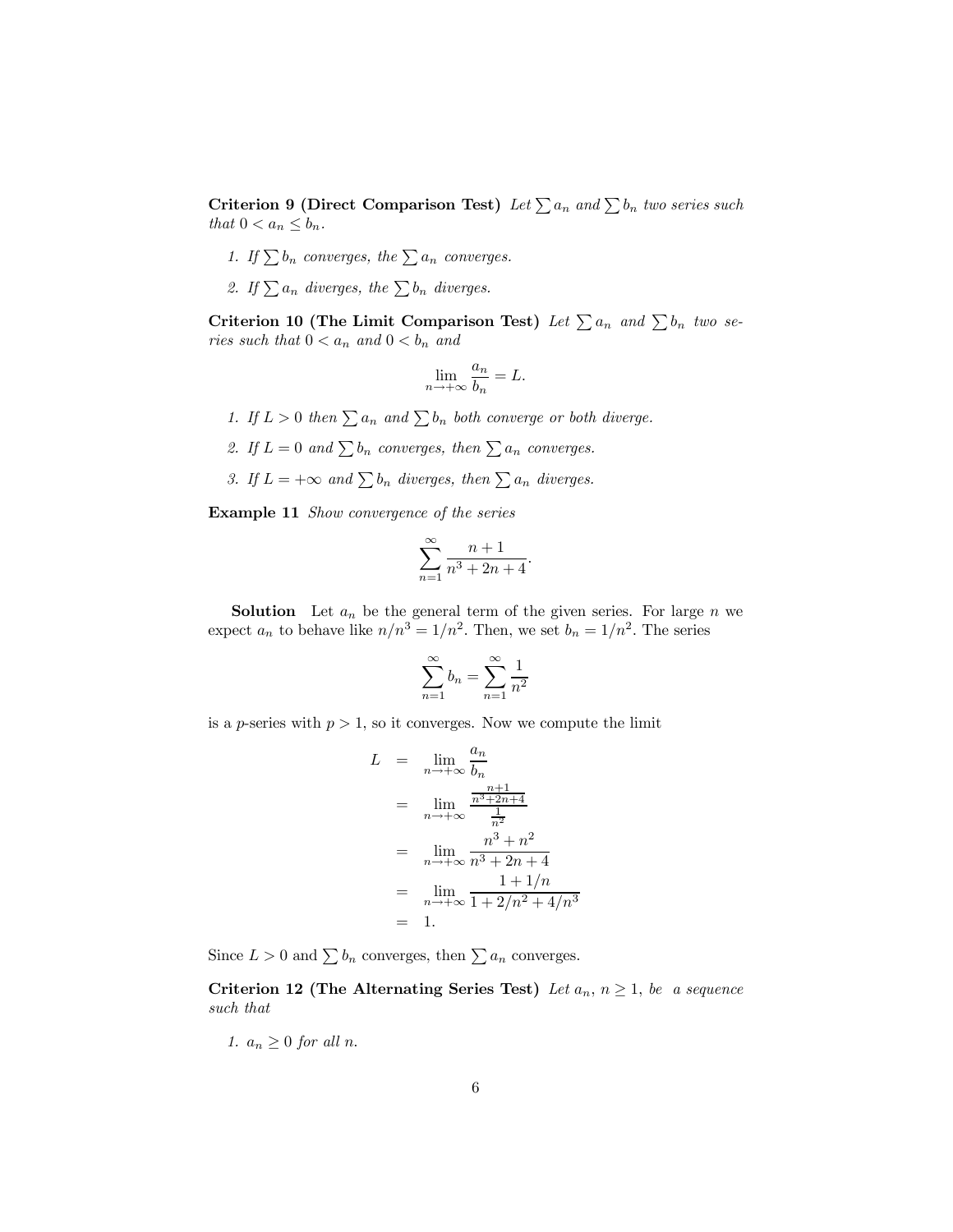2.  $a_1 \geq a_2 \geq \cdots \geq a_n \geq \cdots$ 

3.  $lim_{n\rightarrow+\infty}a_n=0$ . Then the alternating series

$$
\sum_{n=1}^{\infty} (-1)^{n+1} a_n = a_1 - a_2 + a_3 - a_4 + \dots
$$

converges and

$$
|R_n| \le a_{n+1}.
$$

Example 13 The alternating harmonic series

$$
\sum_{n=1}^{\infty} \frac{(-1)^{n+1}}{n} = 1 - \frac{1}{2} + \frac{1}{3} - \frac{1}{4} + \dots
$$

is convergent and

$$
|R_n| \le \frac{1}{n+1}.
$$

**Solution** The sequence  $a_n = 1/n$  satisfies the three requirements of the Alternating Test so the alternating harmonic series is convergent and the error estimate applies.

Criterion 14 (The Absolute Ratio Test) Let  $\sum a_n$  be a series and

$$
L = \lim_{n \to +\infty} \frac{|a_{n+1}|}{|a_n|}.
$$

- 1. If  $L < 1$  the series converges.
- 2. If  $L > 1$  the series diverges.
- 3. If  $L = 1$  the test is inconclusive.

Example 15 The series

$$
\sum_{n=1}^{\infty} \frac{1}{n!} = 1 + \frac{1}{2} + \frac{1}{6} + \frac{1}{24} + \dots
$$

is convergent.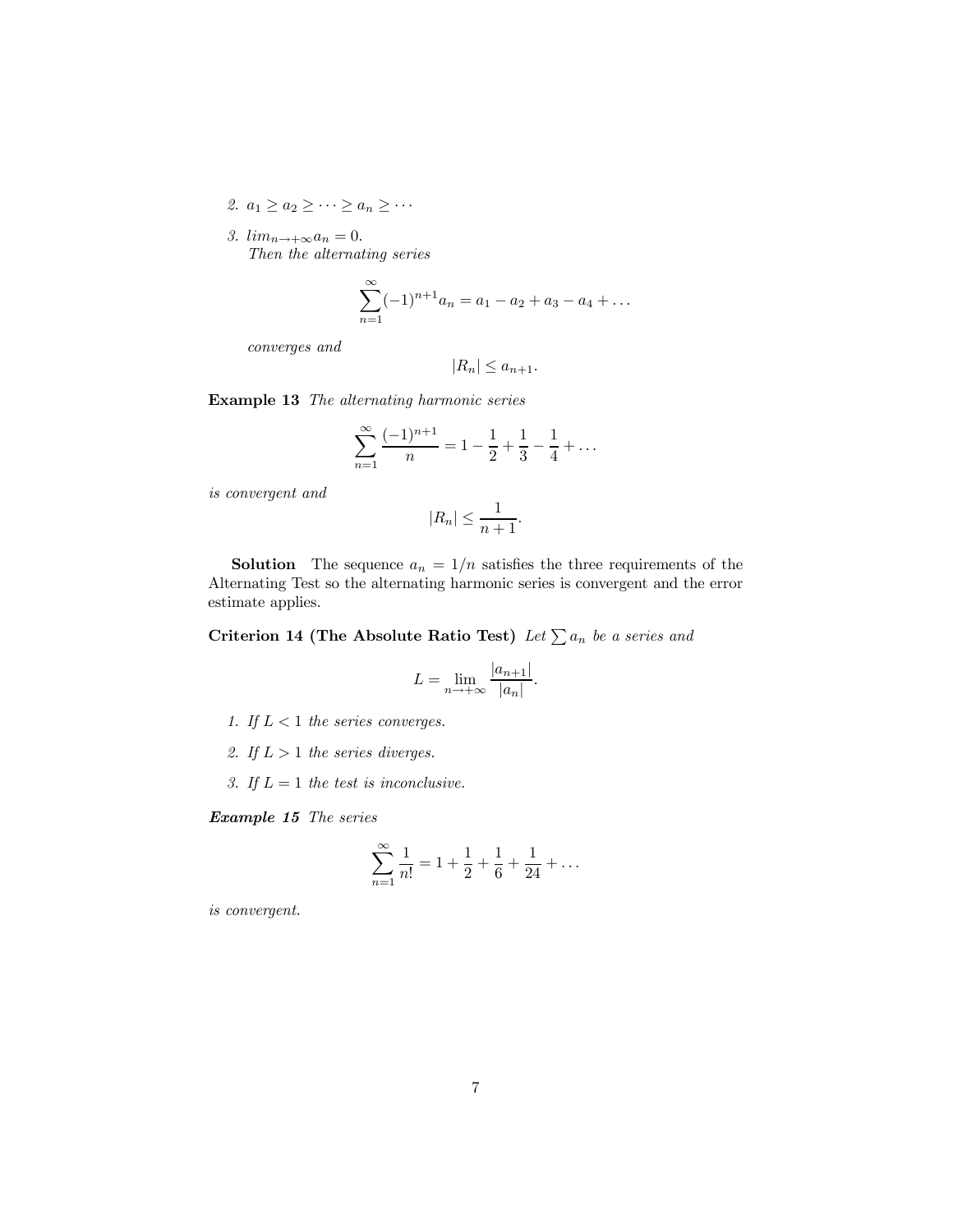Solution For this series

$$
L = \lim_{n \to +\infty} \frac{|a_{n+1}|}{|a_n|}
$$
  
= 
$$
\lim_{n \to +\infty} \frac{\frac{1}{(n+1)!}}{\frac{1}{n!}}
$$
  
= 
$$
\lim_{n \to +\infty} \frac{n!}{(n+1)!}
$$
  
= 
$$
\lim_{n \to +\infty} \frac{1}{n+1}
$$
  
= 0.

Since  $L = 0 < 1$  the series converges by the ratio test.

Criterion 16 (The Absolute Root Test) Let  $\sum a_n$  be a series and

$$
L = \lim_{n \to +\infty} \sqrt[n]{|a_n|}.
$$

- 1. If  $L < 1$  the series converges.
- 2. If  $L > 1$  the series diverges.
- 3. If  $L = 1$  the test is inconclusive.

Example 17 The series

$$
\sum_{n=1}^{\infty} \frac{(-2)^n}{n^n}
$$

is convergent.

Solution For this series

$$
L = \lim_{n \to +\infty} \sqrt[n]{|a_n|}
$$
  
= 
$$
\lim_{n \to +\infty} \sqrt[n]{\frac{(-2)^n}{n^n}}
$$
  
= 
$$
\lim_{n \to +\infty} \sqrt[n]{\frac{2^n}{n^n}}
$$
  
= 
$$
\lim_{n \to +\infty} \frac{2}{n}
$$
  
= 0.

Since  $L=0<1$  the series converges by the root test.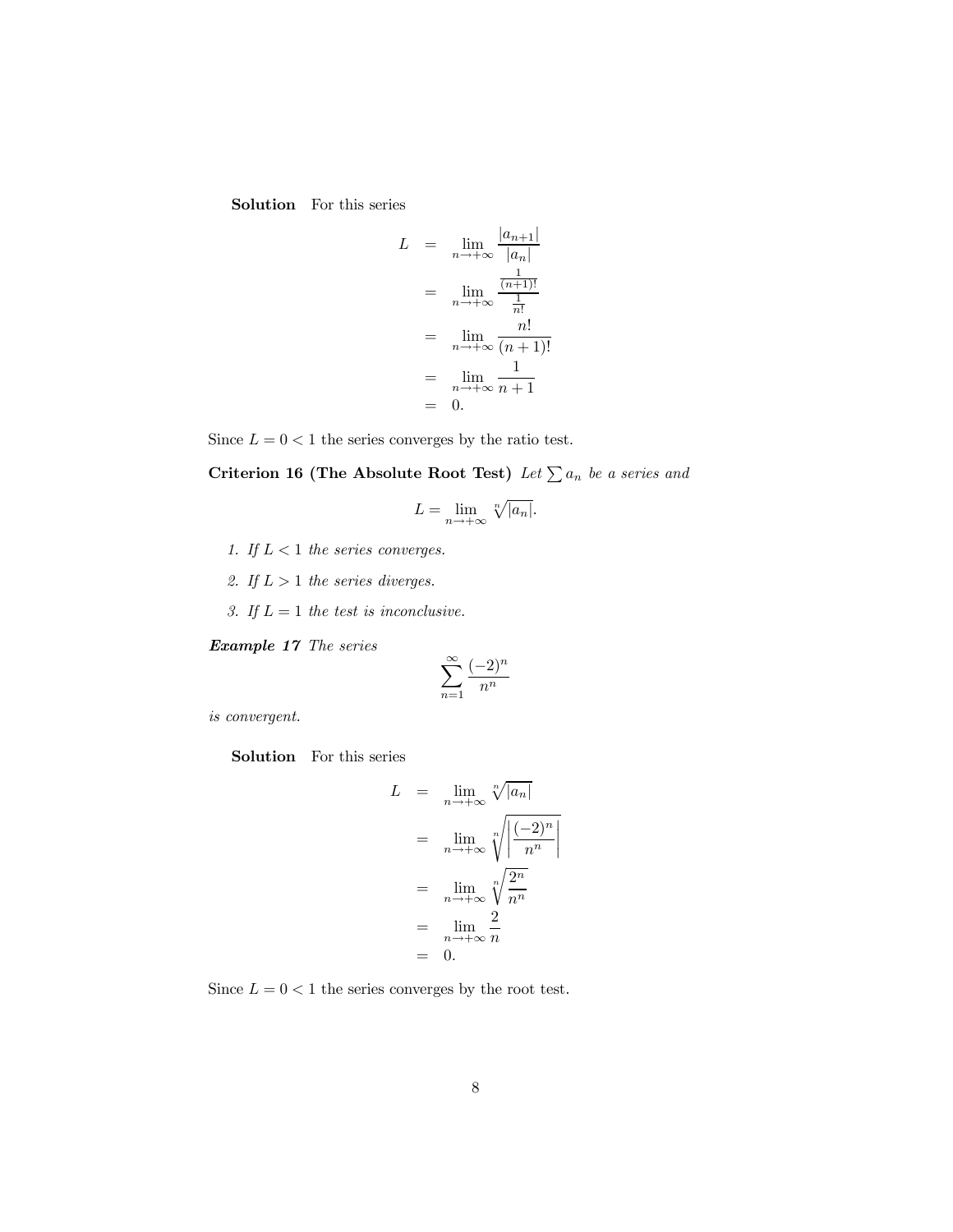## 3 Power Series

Power series are infinite polynomials. A power series is a series of the form

$$
\sum_{n=0}^{\infty} a_n x^n = a_0 + a_1 x + a_2 x^2 + \dots + a_n x^n + \dots
$$

or more generally

$$
\sum_{n=0}^{\infty} a_n(x-c)^n = a_0 + a_1(x-c) + a_2(x-c)^2 + \dots + a_n(x-c)^n + \dots
$$

in which  $a_0, a_1, \ldots, a_n, \ldots$  are constants called **coefficients** and c another constant called center.

Convergence of a power series depends on  $x$  and the sum will be a function of  $x$ . Nevertheless applying the ratio test it is possible to show that there exists a positive number  $R$  called the **radius of convergence** such that

- 1. the series converges for  $|x| < R$  (or  $|x c| < R$ ),
- 2. diverges for  $|x| > R$  (or  $|x c| > R$ ) and
- 3. may or may not converge at the endpoints  $x = \pm R$  (or  $x = c \pm R$ ).

The radius can also be zero or infinity. If  $R = 0$ , the series only converges at the center. If  $R = \infty$ , the series converges for all x.

**Example 18** The geometric series  $\sum_{n=0}^{\infty} x^n$  converges if and only  $|x| < 1$  and

$$
\frac{1}{1-x} = 1 + x + x^2 + \dots + x^n + \dots, \qquad (-1 < x < 1).
$$

Within the interval of convergence, power series can be manipulated the same way as polynomials, we can add, multiply or divide them. We can also make substitutions, differentiate and integrate them.

#### Example 19 Show that

$$
\ln(1+x) = x - \frac{x^2}{2} + \frac{x^3}{3} - \frac{x^4}{4} + \cdots, \qquad (-1 < x < 1).
$$

**Solution** Substitute  $-t$  for x in the geometric series to obtain

$$
\frac{1}{1+t} = 1 - t + t^2 - t^3 + \dots, \qquad (-1 < t < 1).
$$

Now integrate both sides

$$
\int_0^x \frac{1}{1+t} dt = \int_0^x \left(1 - t + t^2 - t^3 + \dots \right) dt
$$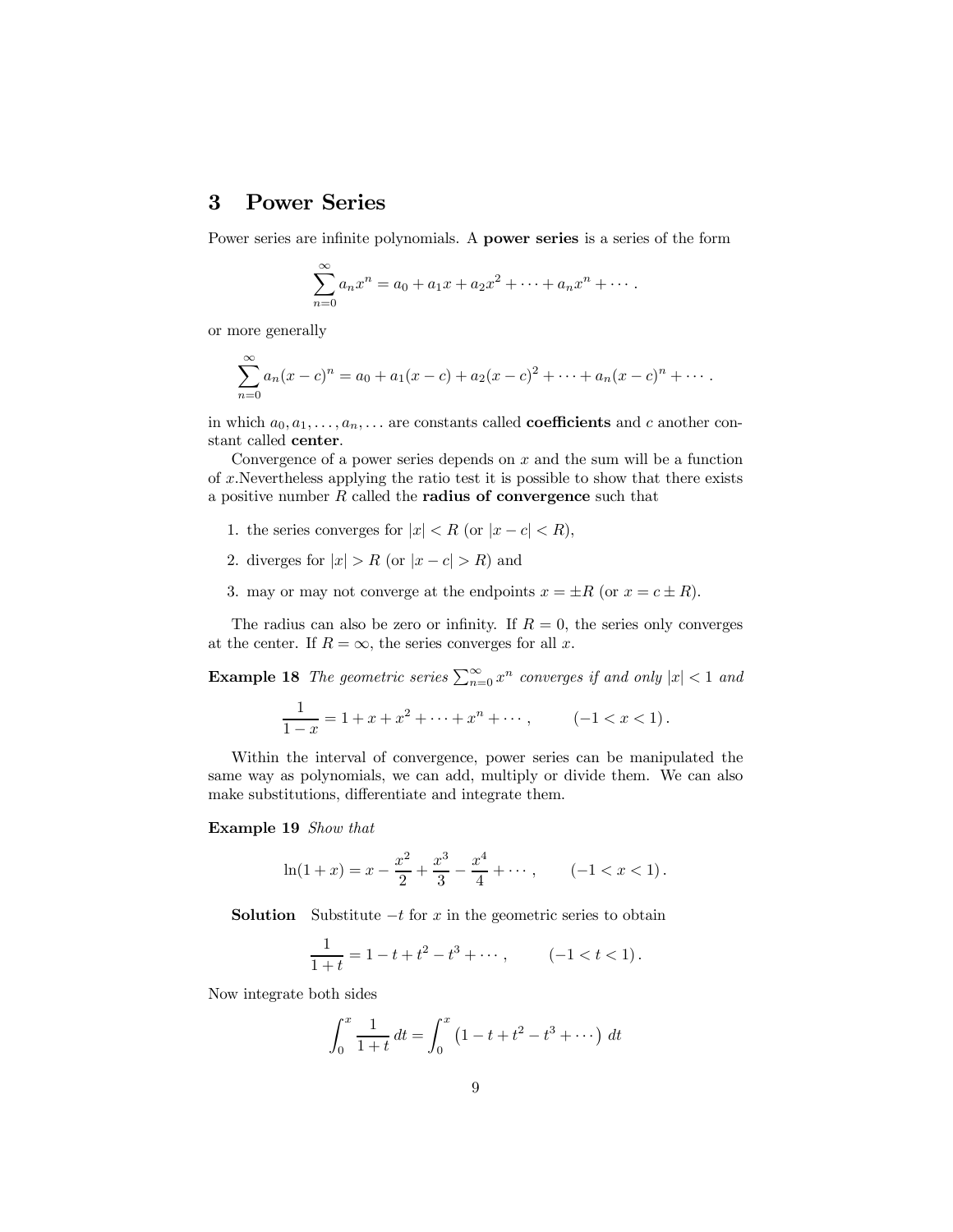to obtain

$$
\ln(1+x) = \left(t - \frac{t^2}{2} + \frac{t^3}{3} - \frac{t^4}{4} + \cdots\right)\Big|_0^x
$$

$$
= x - \frac{x^2}{2} + \frac{x^3}{3} - \frac{x^4}{4} + \cdots
$$

if and only if  $-1 < x < 1$ .

Example 20 Show that

$$
\arctan x = x - \frac{x^2}{2} + \frac{x^3}{3} - \frac{x^4}{4} + \dotsb, \qquad (-1 < x < 1).
$$

**Solution** Substitute  $-t^2$  for x in the geometric series to obtain

$$
\frac{1}{1+t^2} = 1 - t^2 + t^4 - t^6 + \dotsb, \qquad (-1 < t < 1).
$$

Now integrate both sides

$$
\int_0^x \frac{1}{1+t^2} dt = \int_0^x \left(1 - t^2 + t^4 - t^6 + \dots \right) dt
$$

to obtain

$$
\arctan(1+x) = \left(t - \frac{t^3}{3} + \frac{t^5}{5} - \frac{t^7}{7} + \cdots\right)\Big|_0^x
$$

$$
= x - \frac{x^3}{3} + \frac{x^5}{5} - \frac{x^7}{7} + \cdots
$$

if and only if  $-1 < x < 1$ .

Taylor and Maclaurin Series Let  $f(x)$  be infinitely differentiable function. A Taylor series generated by  $f$  at  $x = c$  is the power series

$$
\sum_{n=0}^{\infty} \frac{f^{(n)}(c)}{n!} (x-c)^n = f(c) + f'(c)(x-c) + \frac{f''(c)}{2!} (x-c)^2 + \dots + \frac{f^{(n)}(c)}{n!} (x-c)^n + \dots
$$

When  $c = 0$  the series is known as the **Maclaurin series generated by**  $f$ 

$$
\sum_{n=0}^{\infty} \frac{f^{(n)}(0)}{n!} x^n = f(0) + f'(0)x + \frac{f''(0)}{2!}x^2 + \dots + \frac{f^{(n)}(0)}{n!}x^n + \dots
$$

The nth partial sum of these series is called the Taylor polynomial of order n generated by  $f$  at  $x = c$ 

$$
P_n(x) = f(c) + f'(c)(x - c) + \frac{f''(c)}{2!}(x - c)^2 + \dots + \frac{f^{(n)}(c)}{n!}(x - c)^n
$$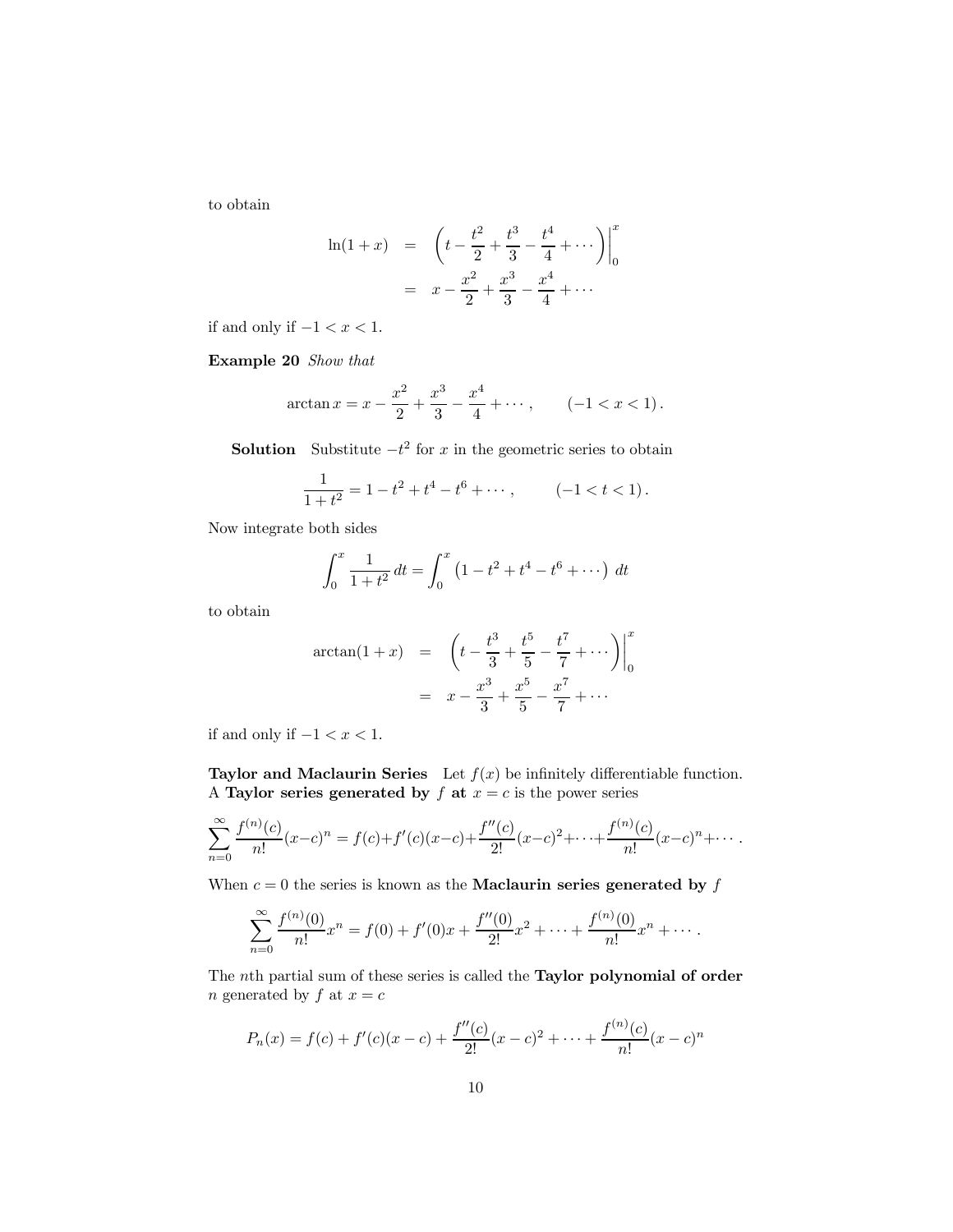and the difference between the generating function  $f(x)$  and its Taylor polynomial of order  $n$  is called the **remainder of order**  $n$ 

$$
R_n(x) = f(x) - P_n(x).
$$

Given the Taylor series generated by a function  $f$  three important questions arise:

- 1. Where does this series converge?
- 2. Does it converge to its generating function?
- 3. If so, how accurate is the approximation of the function by its Taylor polynomials?

The answer to these questions can be obtained using the following formula of the remainder:

Theorem 21 (Lagrange's Formula for the Remainder) If  $f$  has continuous derivatives up to order  $n + 1$  on an interval centered at  $x = c$ , for each x on that interval there exists a number  $\xi$  between c and x such that

$$
R_n(x) = \frac{f^{(n+1)}(\xi)}{(n+1)!} (x-c)^{n+1}.
$$

The number  $\xi$  is unknown but if we can find a constant M such that  $|f^{(n+1)}(t)| \leq M$  for all t between c and x, then

$$
|R_n(x)| \le M \frac{(x-c)^{n+1}}{(n+1)!}.
$$

In this case  $R_n(x) \to 0$  as  $n \to +\infty$ , and we can conclude that the Taylor series converges to  $f(x)$ .

**Example 22** The Maclaurin series for  $e^x$  is

$$
e^x = 1 + x + \frac{x^2}{2!} + \frac{x^3}{3!} + \dots = \sum_{n=0}^{\infty} \frac{x^n}{n!}, \qquad (-\infty < x < +\infty)
$$

**Solution** If  $f(x) = e^x$  first we compute all derivatives

$$
f'(x) = e^x
$$
,  $f''(x) = e^x$ , ...,  $f^{(n)}(x) = e^x$ , ...

and then we evaluate these derivatives at  $x = 0$ 

$$
f(0) = 1
$$
,  $f'(0) = 1$ ,  $f''(0) = 1$ , ...,  $f^{(n)}(0) = 1$ , ...

The Maclaurin series generated by  $f$  is

$$
1 + x + \frac{x^2}{2!} + \frac{x^3}{3!} + \dots + \frac{x^n}{n!} + \dots = \sum_{n=0}^{\infty} \frac{x^n}{n!}.
$$